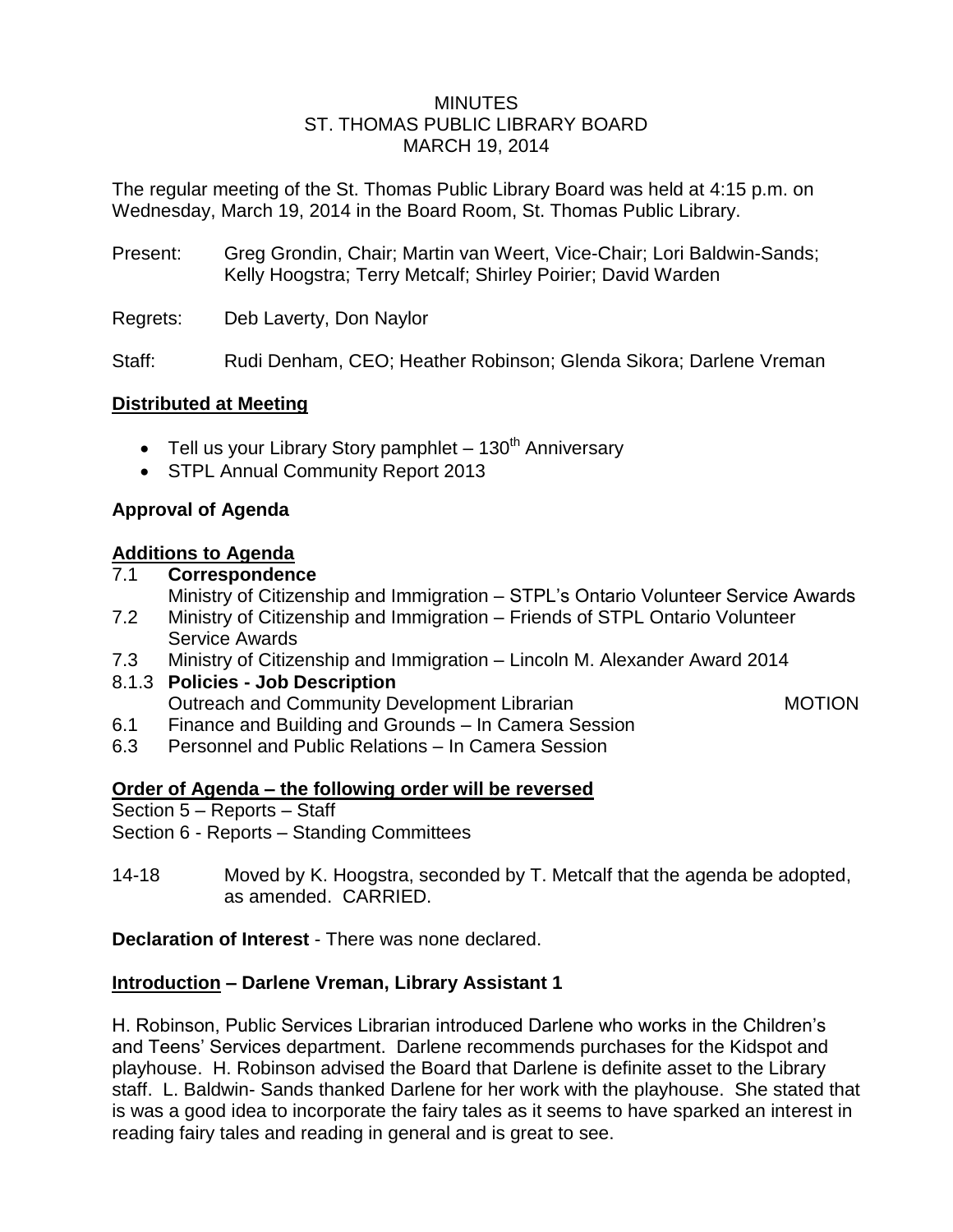## **Minutes of February 19, 2014**

14-19 Moved by D. Warden, seconded by T. Metcalf that the Minutes of the Meeting of February 19, 2014 be approved. CARRIED.

## **Matters Arising from the Minutes**

#### Social Media Policy

At the February 19, 2014 Board meeting, the Board asked if we had related our social media policy to that of the City. Upon investigation, the CEO advised that the City does not have a social media policy at this time, although the development of such a policy is in the works. We will share our policy with the City.

## **Reports - Standing Committees**

Finance and Building and Grounds

2014 Draft Operating Budget Revised March 7, 2014 – Received for information.

In Camera Session"

- 14-20 Moved by T. Metcalf, seconded by S. Poirier that the St. Thomas Public Library Board move, "In Camera" to discuss labour relations or employee negotiations. CARRIED.
- 14-21 Moved by T. Metcalf, seconded by K. Hoogstra that the St. Thomas Public Library Board move, "Out of Camera". CARRIED.
- 14-22 Moved by T. Metcalf, seconded by D. Warden that the St. Thomas Public Library Board approve the March 7, 2014 revised draft 2014 Operating Budget requesting the amount of \$1,958,850 from the City of St. Thomas. CARRIED.

#### Capital Projects

14-23 Moved by T. Metcalf, seconded by D. Warden that the St. Thomas Public Library Board accept City Council's directive for the Library's Capital Project skylight replacement. CARRIED.

Southern Ontario Library Service – There was no report.

Federation of Ontario Public Libraries – There was no report.

#### **Reports - Staff**

CEO's Report - Received for information.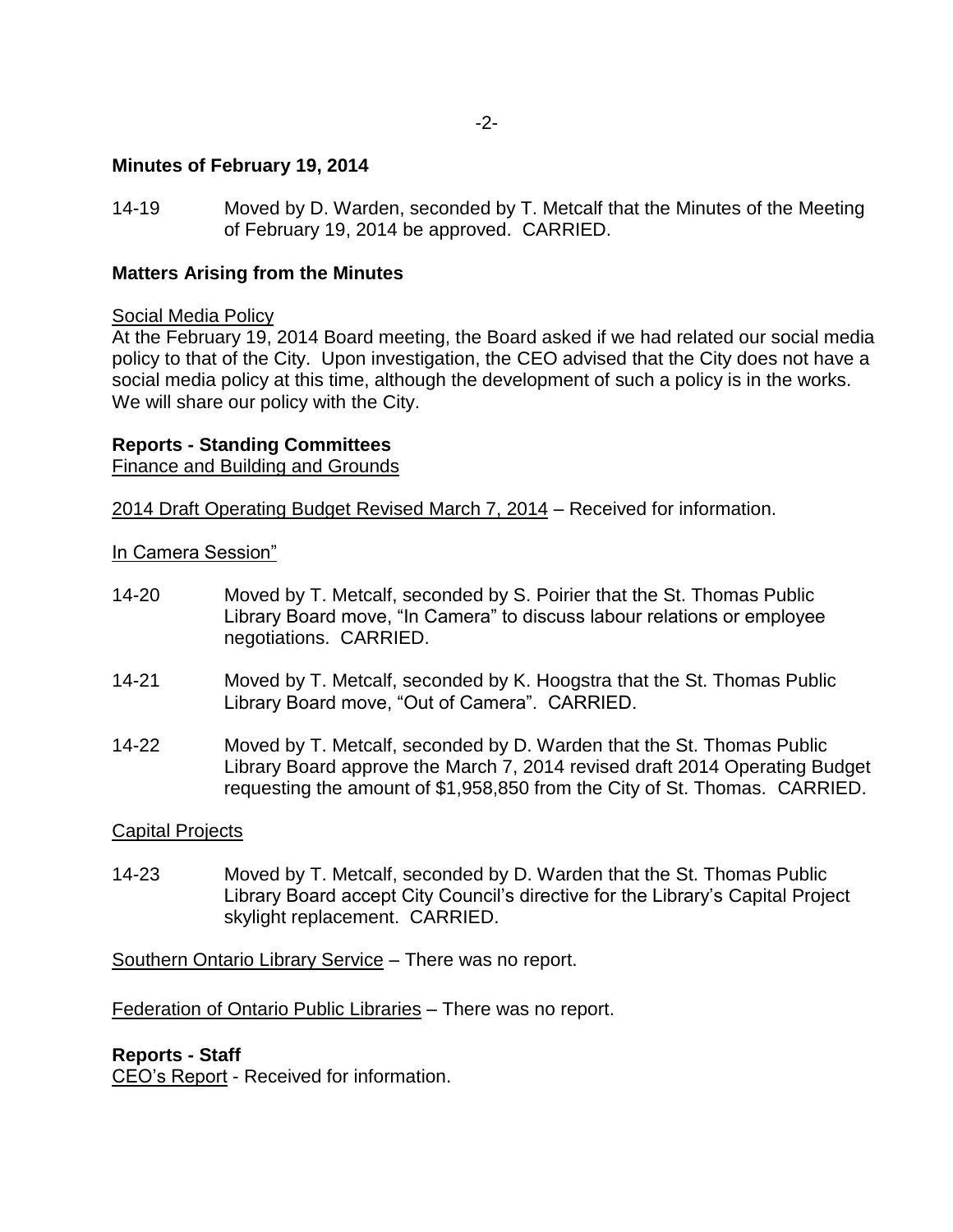The CEO advised that there are a number of Capital Projects in process. The roof door leaks and will be replaced in May. The skylights will be replaced in June causing some service disruption, but the Library will remain open. One of the air conditioning/heating units will be replaced in July.

In response to a question, the CEO updated the Board on progress on the glass canopy at the front entrance. The City is checking that the design was appropriate, and whether the design was implemented as specified. We are also requesting estimates for replacement. The City is assuming that the repair will be paid for by those that installed or designed it, rather than the library.

The CEO advised that the Library's lighting standards require replacement and will be included in 2015 Capital requests.

L. Baldwin-Sands advised that City Council has passed one third of the high efficiency street lighting under Capital Project II. The CEO was advised to discuss this with Environment Services.

Library Activities

Public Services Librarian Report – Received for information.

T. Metcalf departed at 4:35 p.m.

Systems and Support Services Librarian – Received for information.

Friends Book Sales Report – March 2014 - Received for information.

In February 2014, there was an increase book sales as the Friends had a book sale.

Friends Liaison Report - March 2014 - Received for information.

#### **Correspondence**

.Ministry of Citizenship and Immigration – STPL's Ontario Volunteer Service Awards – Received for information.

The awards ceremony will be held on April 25, 2014 at the Marconi Club on Clarke Road in London, Ontario. L. Baldwin-Sands advised of a spelling error. G. Sikora will have the Ministry make the change.

Ministry of Citizenship and Immigration – Friends of STPL Ontario Volunteer Service Awards – Received for information.

The ceremony will be held on April 24, 2014 at the Marconi Club. G. Grondin advised that he is not able to attend.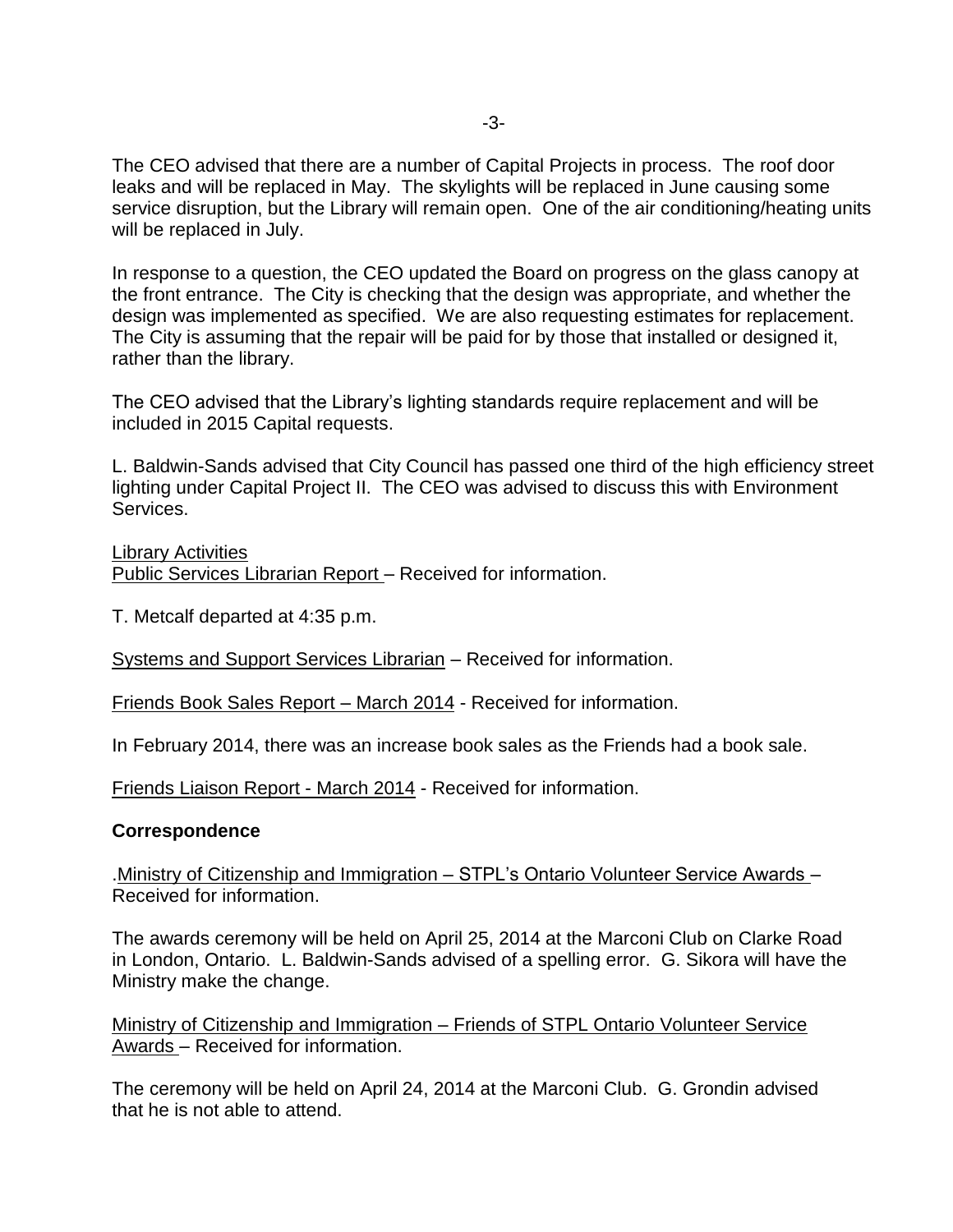Ministry of Citizenship and Immigration – Lincoln M. Alexander Award 2014 – Received for information.

## **Other Business**

Policies - Job Descriptions Circulation – Circulation Support – Level 1 – Received for information.

14-24 Moved by D. Warden, seconded by M. van Weert that the St. Thomas Public Library Board approve the Circulation Support – Level 1 job description. CARRIED.

Circulation – Circulation Support – Level 2 – Received for information.

14-25 Moved by D. Warden, seconded by S. Poirier that the St. Thomas Public Library Board approve the Circulation Support – Level 2 job description. CARRIED.

Outreach and Community Development Librarian – Received for information.

14-26 Moved by M. van Weert, seconded by S. Poirier that the St. Thomas Public Library Board approve the Outreach and Community Development Librarian job description. CARRIED.

The CEO advised that the Outreach and Community Development Librarian position will be posted as soon as we receive the results of the Joint Job Evaluation.

#### Policies

Regulations: Schedules of Fees and Fines – Received for information.

14-27 Moved by D. Warden, seconded by M. van Weert that the St. Thomas Public Library Board approve the Regulations: Schedules of Fees and Fines. CARRIED.

Circulation Policy – Received for information.

14-28 Moved by D. Warden, seconded by M. van Weert that the St. Thomas Public Library Board approve the Circulation Policy. CARRIED.

Personnel and Public Relations

In Camera Session"

14-29 Moved by D. Warden, seconded by M. van Weert that the St. Thomas Public Library Board move, "In Camera" to discuss personal matters about an identifiable individual. CARRIED.